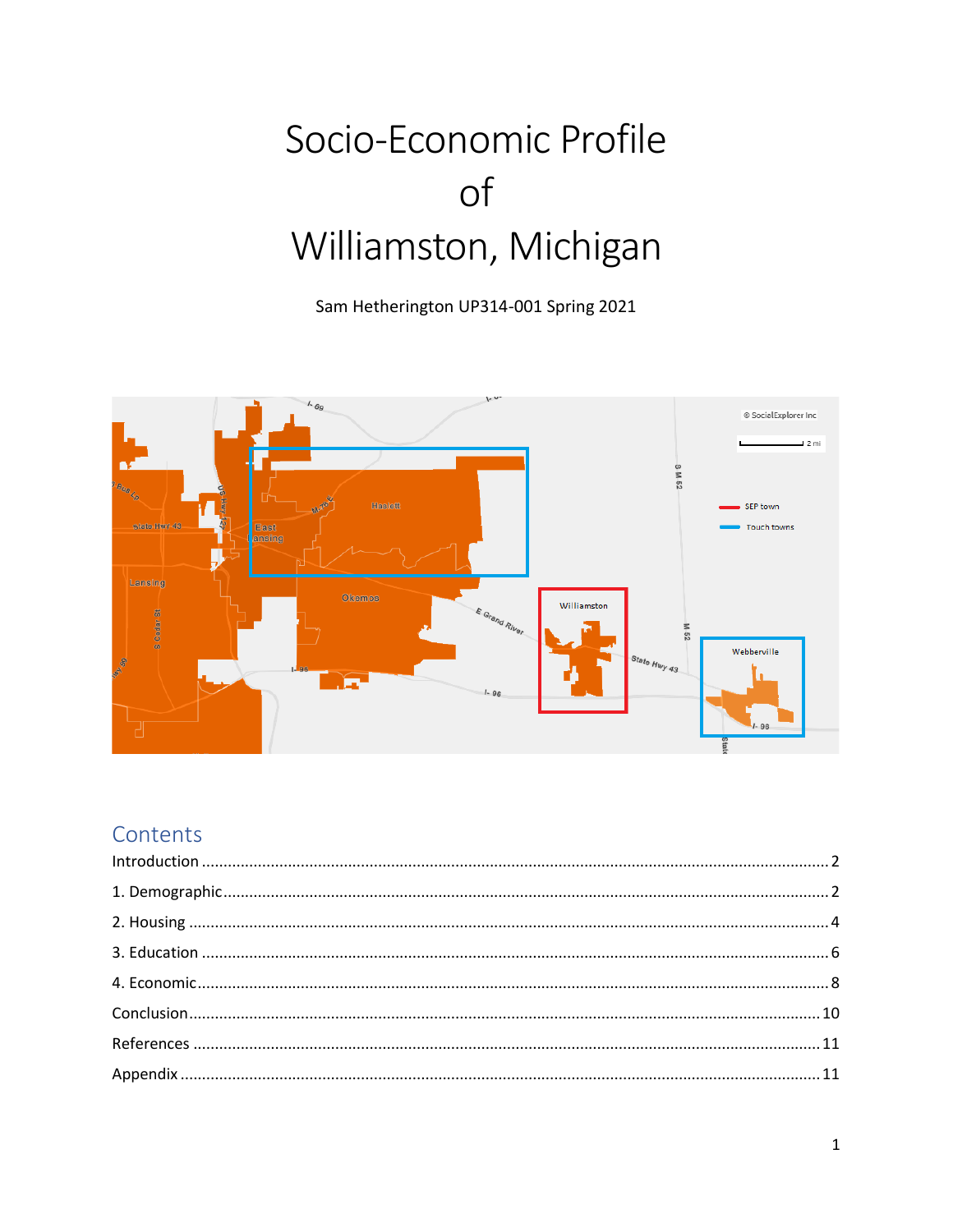### <span id="page-1-0"></span>Introduction

Socio-economic profiles are an important part of understanding a community. Four main categories are examined when creating a socio-economic profile. These categories are demographic, housing, education, and economics. In this socio-economic profile, data from the cities Williamston, Haslett, Webberville, and the larger surrounding Ingham County are be used to create a living picture of these communities. Data was collected at the Census Tract level for the years 2000, 2010, and 2019. With this data trends were created to illustrate how the community is behaving over time.

Williamston is located on the northeast corner of Ingham County. The land is mostly wetlands with the Red Cedar River running through the center of the town. The Red Cedar River provided water and opportunity with its fast-moving current. Most early development of Williamston was due to the ease of access provided by the river. Williamston was named after the William brothers who created the first watermill in the town. In the late 1800s the first railroad was created which led to a boom in the town's population. This railroad connected Detroit to Lansing. This railroad also led to the expansion of the touch town of Webberville. The railroad provided jobs and in combination with the Red Cedar River Williamston became a very accessible town for travelers in the early 1900s. Williamston is now a growing community with a strong focus on agriculture and an expanding school system.



### <span id="page-1-1"></span>1. Demographic

This section will discuss the varying demographic data from Williamston, Haslett, Webberville and Ingham County. Data collected for the demographic profile was total population, population density, median age, sex, race and ethnic origin, average household size, and average family size.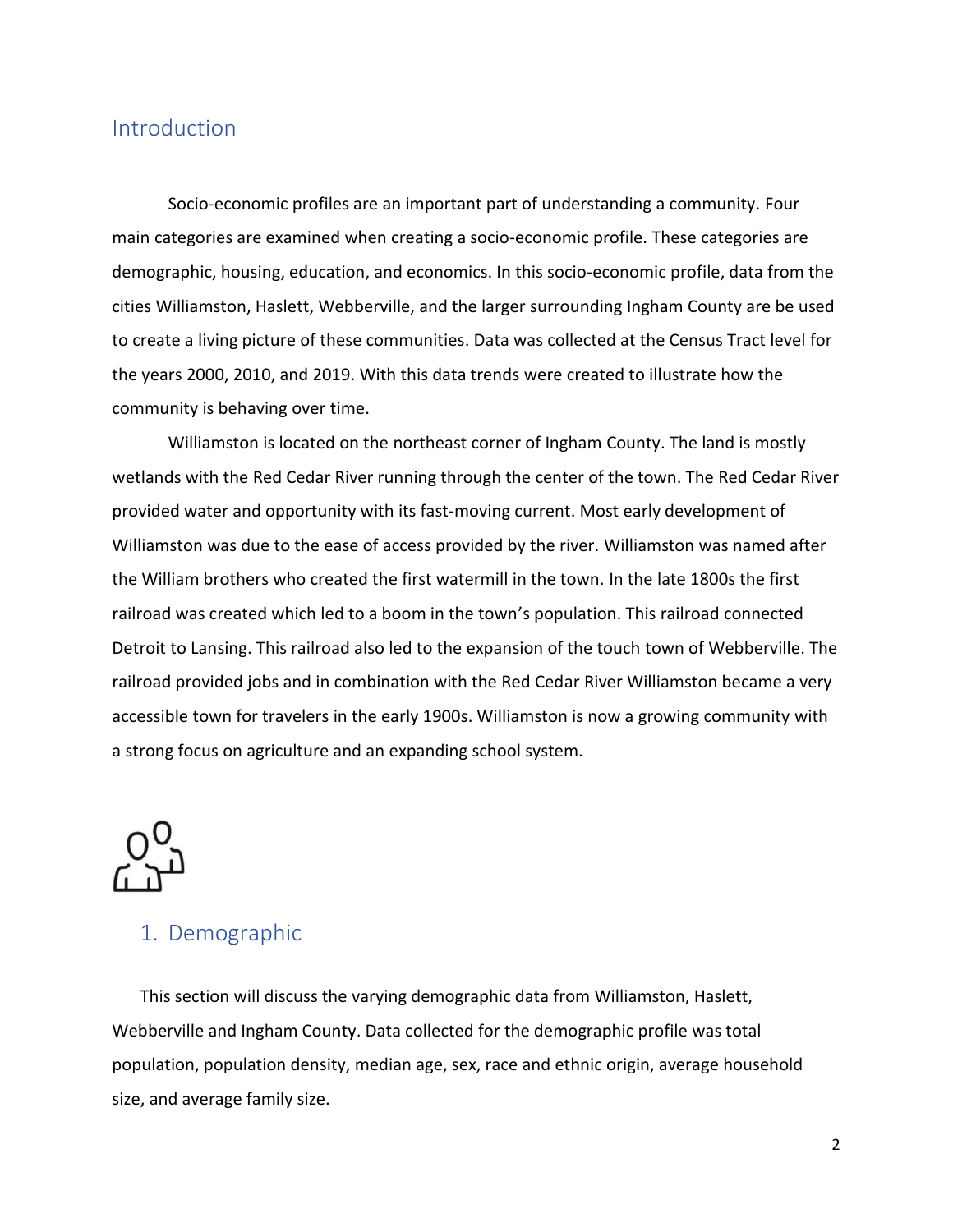Table 1 shows total population and population density for Williamston, Haslett, and Webberville for years 2000, 2010, and 2019. Of the three towns, Haslett is the largest, Webberville is the smallest and Williamston is in between the two. This would be expected based on their proximity to the Lansing urban core. Figure 1 charts growth rates from 2000- 2019 of the towns and Ingham County. Many conclusions can be drawn from this growth rate data. The first thing one might notice in this chart is the explosion of growth in Haslett. With Haslett growing 73.4% since 2000. This is much higher than Williamston which only grew 15.1% and Ingham County only growing 4% in total. Webberville's population trended downward with a rate of -12%.

|                           | 2000                |         |                                 | 2010    |         |                                 | 2019    |         |             |
|---------------------------|---------------------|---------|---------------------------------|---------|---------|---------------------------------|---------|---------|-------------|
|                           | Williamston Haslett |         | Webberville Williamston Haslett |         |         | Webberville Williamston Haslett |         |         | Webberville |
| <b>Total Population</b>   | 3.441               | 11.283  | 1.503                           | 3.854   | 19.220  | 1.272                           | 3.959   | 19.565  | 1,322       |
| <b>Population Density</b> | 1.351.2             | 1.354.8 | 1.207.0                         | 1.582.5 | 1.250.5 | 694.2                           | 1.613.6 | 1.271.1 | 726.4       |



**Table 1:** Total Population and Population Density (per Sq. Mile), source: U.S. Census Bureau

### **Figure 1:** Population Growth Rate for Ingham County, Williamston, Haslett, and Webberville from 2000 to 2019

Race, age, and gender are also important data points to discuss in this section. Haslett has the oldest population with a mean age of 40, Williamston and Webberville are slightly lower at around age 37. All 4 places are trending towards an older median age along with most of the world. Gender skewed slightly towards the females for all 4 places with not a lot of change over time, about 52% female, 48% male. When it comes to race a conclusion can be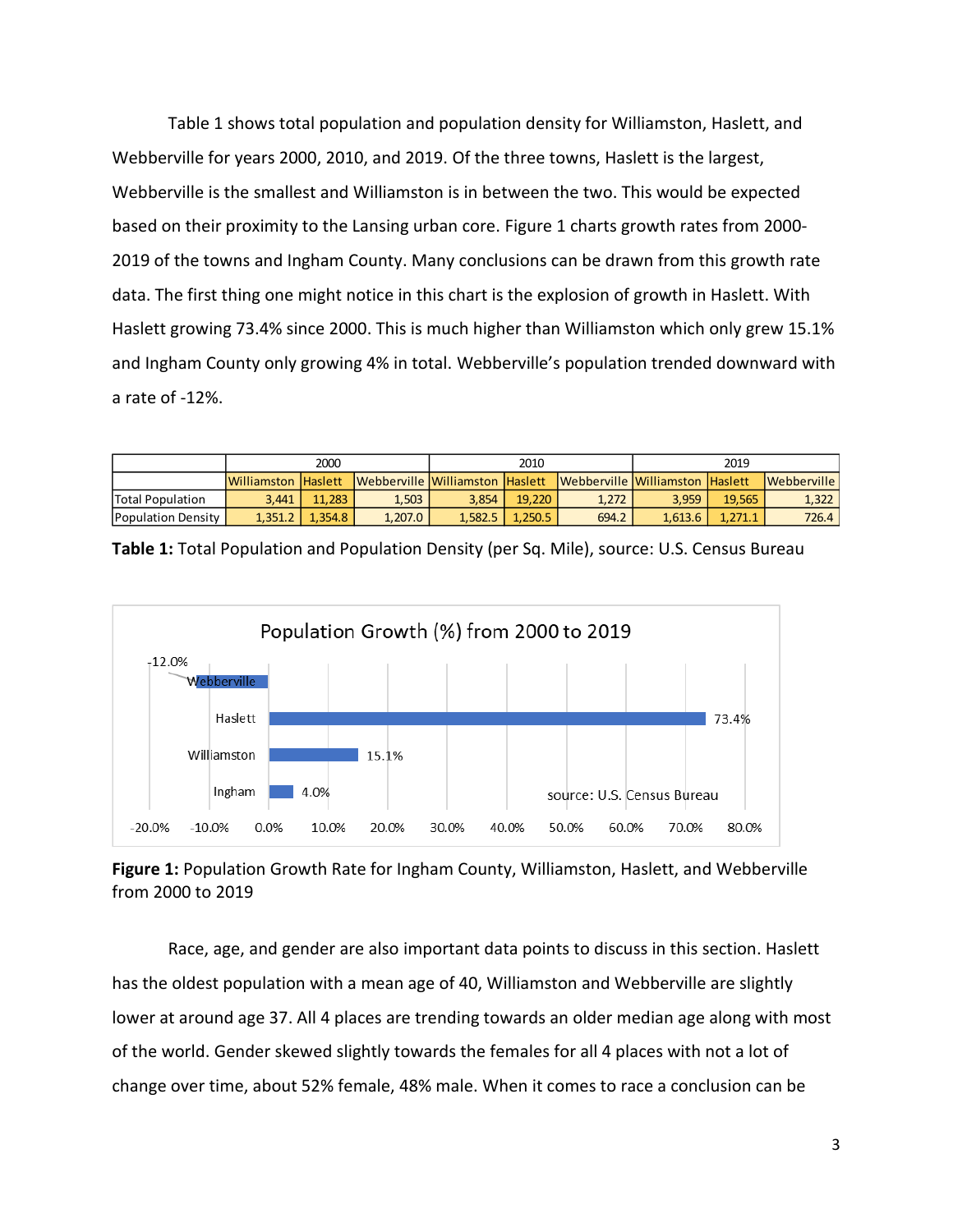drawn that Ingham County is not a very diverse place. Ingham County has dropped from 80% to 74% White in the 2000-2019 period with the biggest increase in Asians and Others. Williamston is around 95% white, Haslett has made the largest gains in diversity going from 92% White to 80% White from 2000-2019 with the biggest gain in its Asian community. The Black community has remained steady. Average family and household sizes of Williamston are aligned with the county, about 2.4 average household size and about 3 average family size.

![](_page_3_Picture_1.jpeg)

### <span id="page-3-0"></span>2. Housing

In this section data about housing will be discussed. Data collected for the housing profile was total housing units, median home value, median rent, occupied housing units, vacant housing units, vacancy rate, and year structure built.

In Table 2, data for total housing units, occupied housing units, and vacant housing units are shown. As expected, housing trends with the overall population, Williamston in between Haslett and Webberville, just like in almost every other variable collected for this study. Figure 2 charts the vacancy rate based on the values of Table 2. Haslett has the lowest vacancy rates. Williamston's vacancy rate has increased since 2000 perhaps due to the high amount of building going on as shown by the Year Structure Built data. In Figure 3 median home value is plotted against time. Williamston has the biggest increase in median home value increasing from around \$150,000 to around \$167,000 this is most likely due to a higher demand for the housing in this area. Webberville and Ingham have declining home values. As mentioned above Williamston saw a large amount of housing structures built from 1990 to 2009, in fact 50.3% of all housing in Williamston was built during this time. Haslett's boom was earlier in the 1970s and 80s. Webberville is more dispersed throughout all decades, as is Ingham County.

Rent prices have followed inflation closely in Williamston and Haslett. Webberville rent prices have taken a significant hit in 2019. This is most likely due to the decrease in overall population.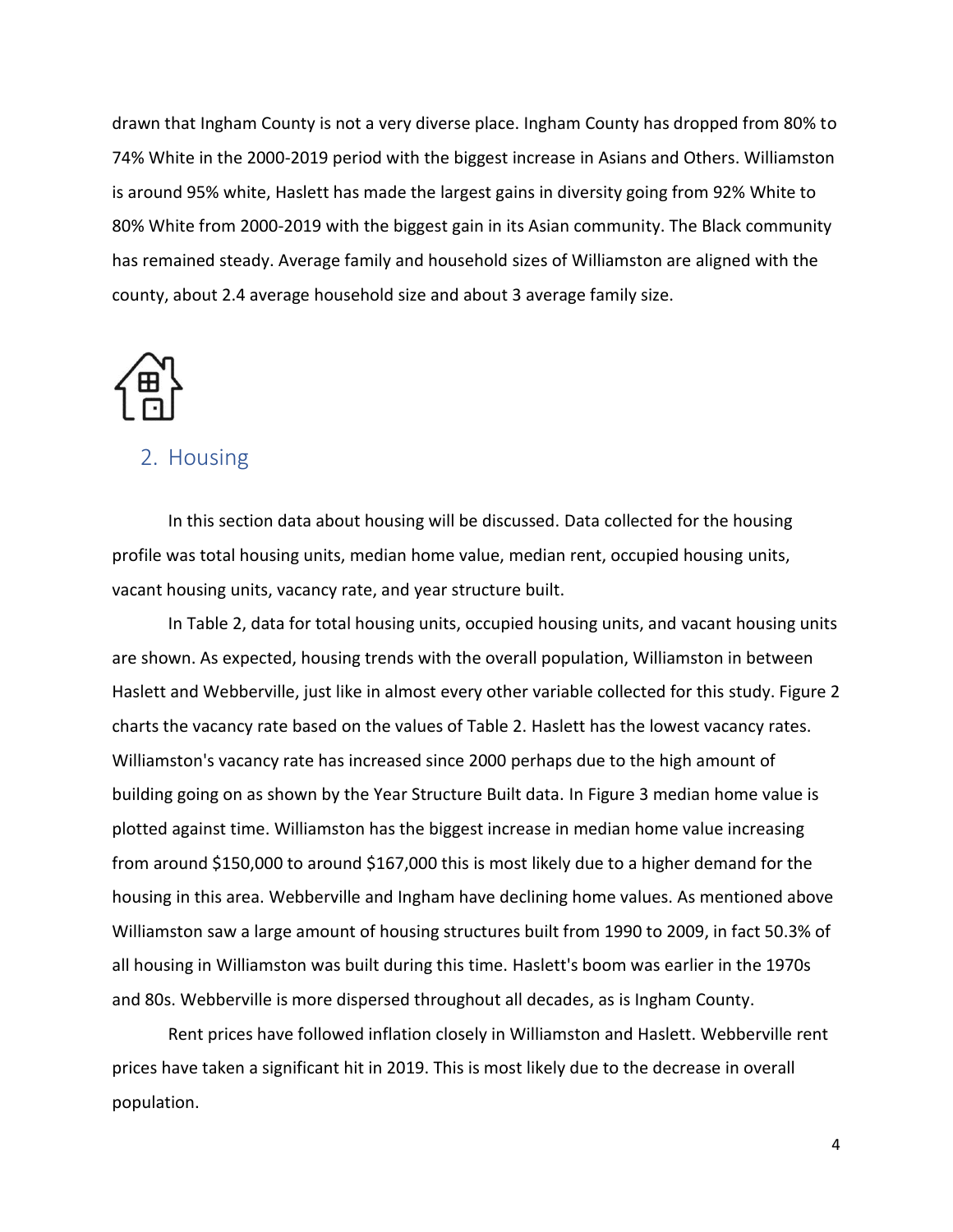|                            | 2000  |         |                                                                                                 |       | 2010  |     | 2019  |       |       |
|----------------------------|-------|---------|-------------------------------------------------------------------------------------------------|-------|-------|-----|-------|-------|-------|
|                            |       |         | Williamston Haslett Webberville Williamston Haslett Webberville Williamston Haslett Webberville |       |       |     |       |       |       |
| <b>Total Housing Units</b> | 1,528 | 5.355   | 612                                                                                             | 1.789 | 9.557 | 573 | 1.867 | 9.407 | 559 l |
| Occupied Housing           | 1.470 | 5.132   | 561                                                                                             | 1.605 | 8.918 | 508 | 1.685 | 8.910 | 506   |
| Vacant Housing             | 58    | $223 -$ | 51                                                                                              | 184   | 639   | 65  | 182   | 497   | 53 I  |

**Table 2**: Total Housing Units, Occupied Housing, and Vacant Housing for Ingham County, Williamston, Haslett, and Webberville, source: U.S. Census data

![](_page_4_Figure_2.jpeg)

**Figure 2:** Vacancy Rate for Williamston, Haslett, and Webberville for 2000, 2010, and 2019

![](_page_4_Figure_4.jpeg)

**Figure 3**: Median Home Value vs Time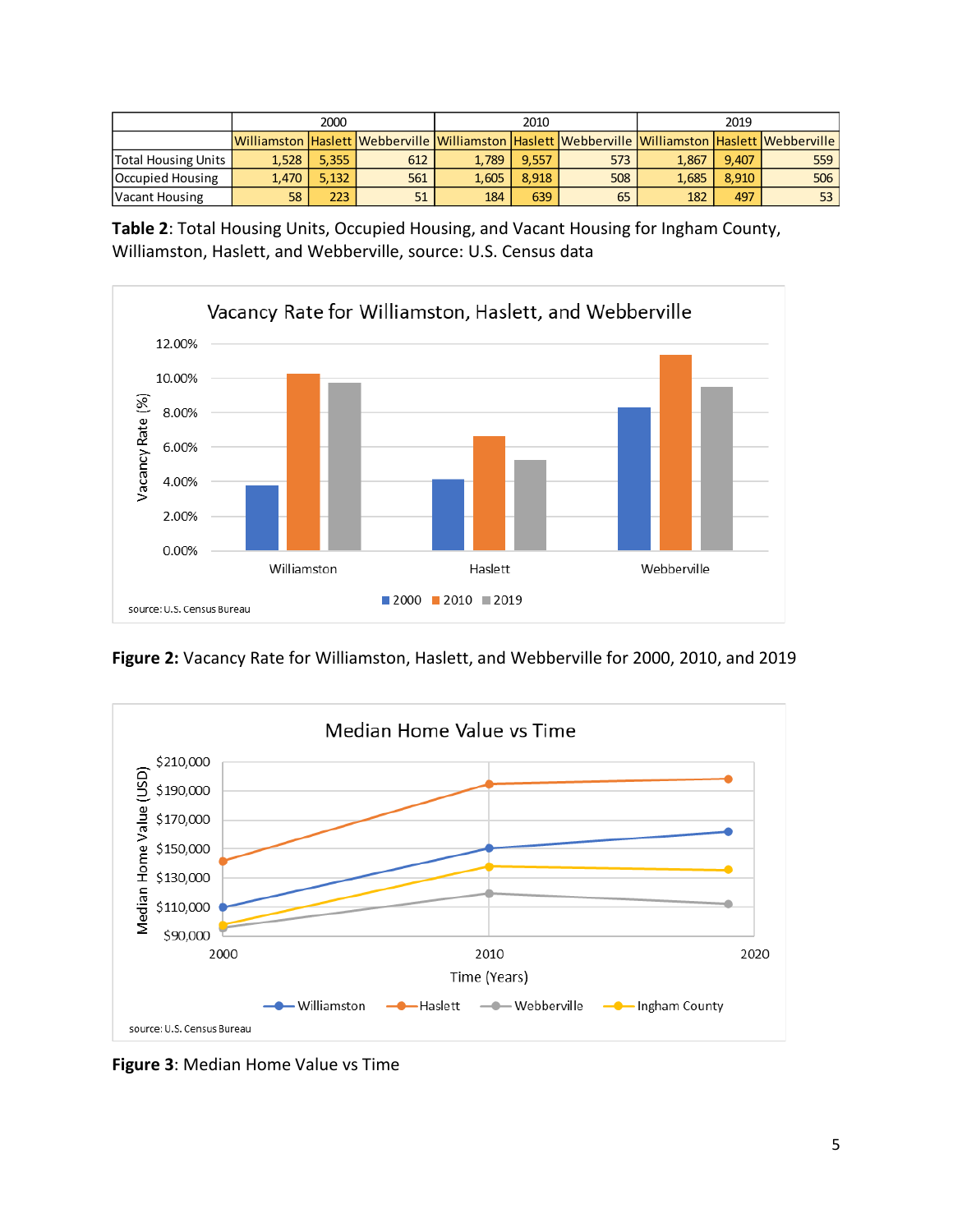![](_page_5_Picture_0.jpeg)

### <span id="page-5-0"></span>3. Education

Data collected for the education profile was dropout rate, average teacher salary, student to teacher ratio, and educational attainment in the form of % of population over the age of 25 with a bachelor's degree or higher.

In Figure 4 we explore the different drop out rates of schools in Ingham County. Williamston leads with the lowest rate of 1.31%, Haslett is the second lowest with a rate of 2.55% and Webberville is slightly higher at 4.44%. The data also shows a drop out rate of 9.89% for all of Ingham County. It's obvious Williamston, Haslett and Webberville have a strong focus on education. This figure also pushes the narrative that Williamston has one of the best, if not the best, education system in Ingham County. It is also important to take note of Webberville's dropout rate. Webberville has a strong education system with a dropout rate of 4.4% it is still well below the county and state average. However, compared to Williamston and Haslett Webberville still has catching up to due or else it could fall behind further.

Another key metric is shown in Figure 5. Percent of Population 25 years or older holding a bachelor's degree or higher vs time. This data shows that between 2000-2020 Williamston has had a steady increase in bachelor's degrees passing Ingham County and jumping just over 20% in 20 years. Haslett boasts the highest of the 3 towns studied with nearly 60% of residents over 25 years old holding a bachelor's degree.

Other important variables are teacher salaries. Average teacher salaries for 2019 for Ingham, Haslett and Williamston are about \$57,000. Webberville teacher salaries are significantly under this value at around \$38,000. This could point to a weaker education system in Webberville or perhaps just indicative of a younger teaching staff.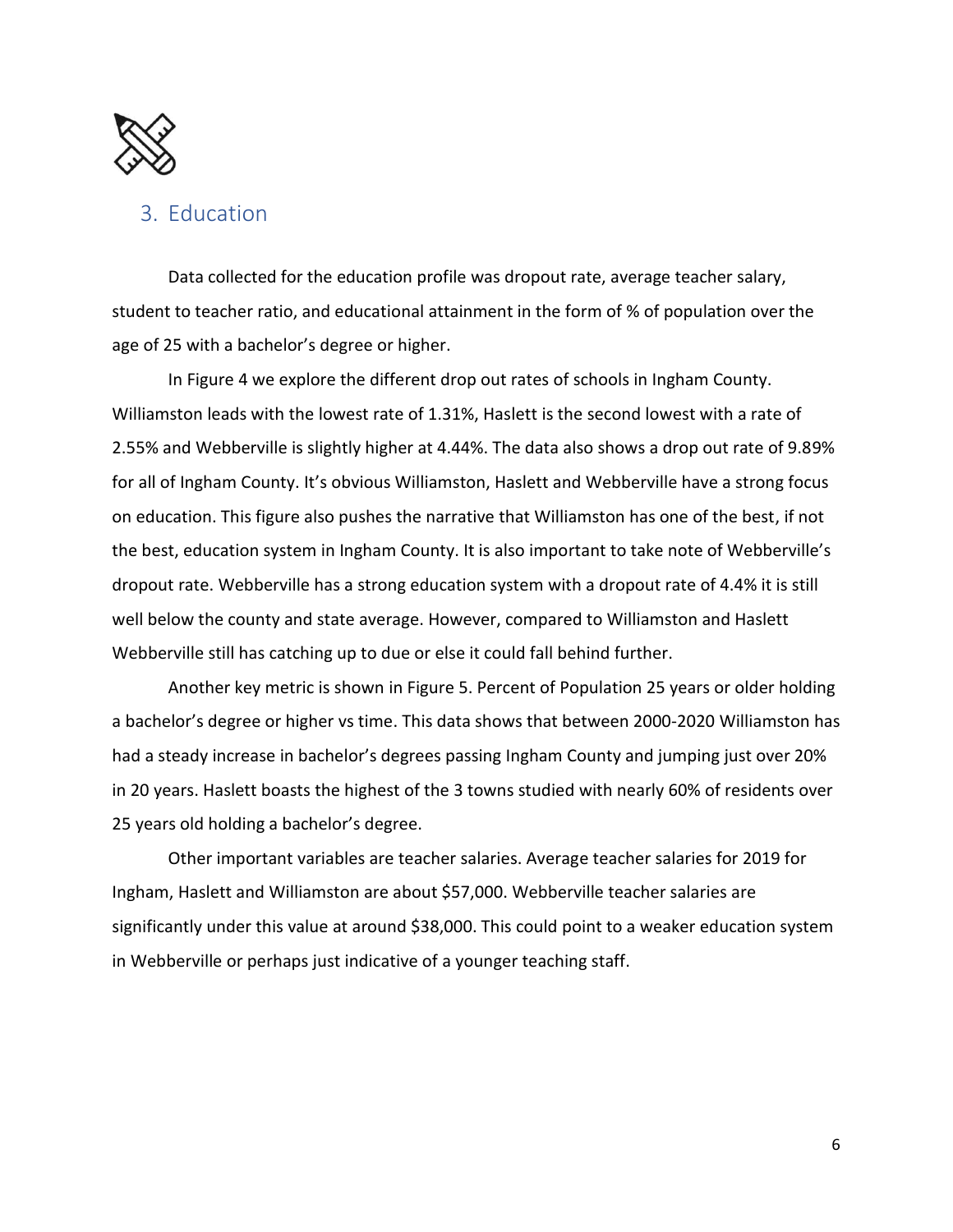![](_page_6_Figure_0.jpeg)

**Figure 4**: Dropout rates for Ingham ISD 2018-19

![](_page_6_Figure_2.jpeg)

**Figure 5:** % of Population 25 years or older holding a bachelor's degree or higher vs time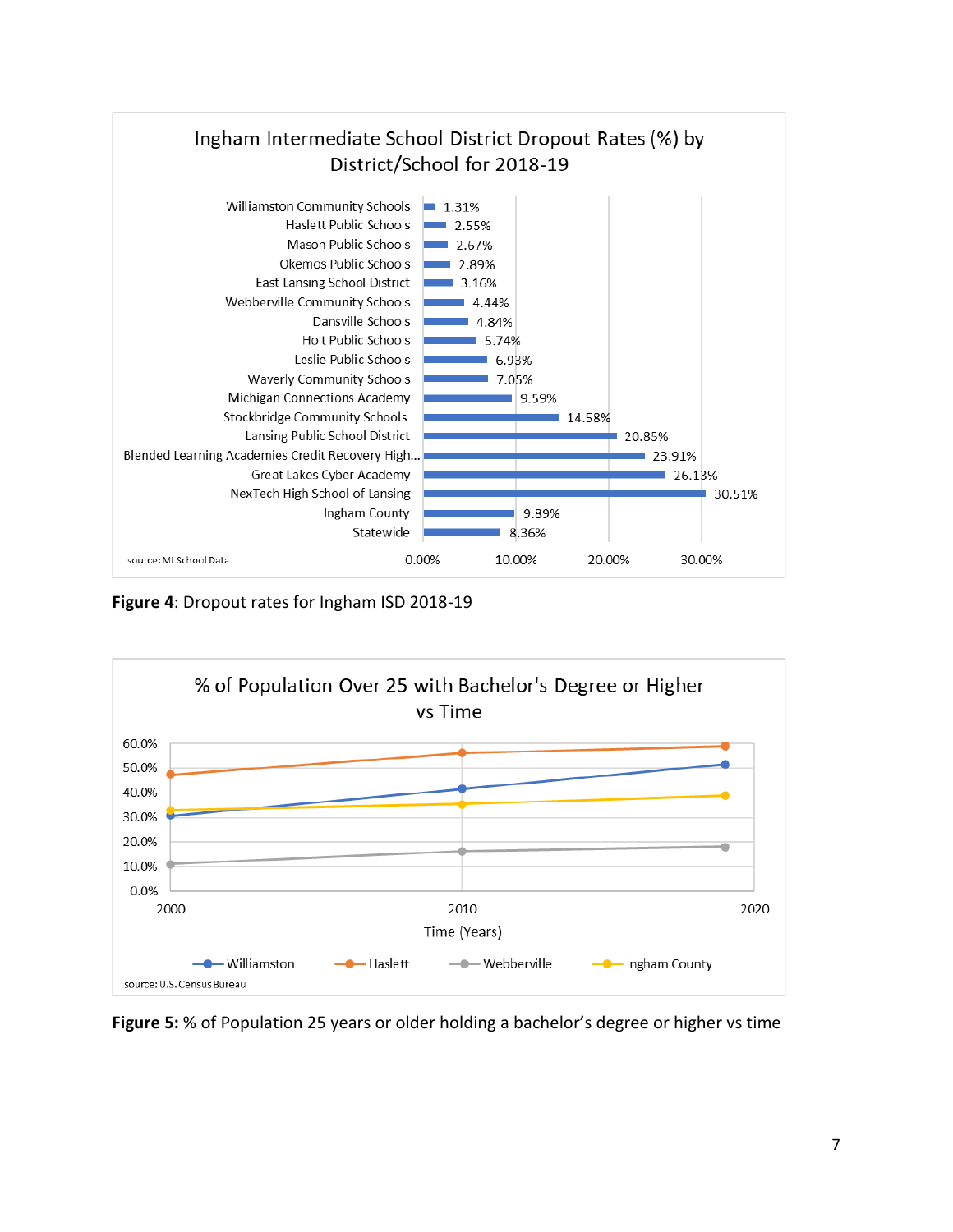### <span id="page-7-0"></span>4. Economic

Data collected for the economic profile was civilian labor force population 16 years and older, % employed, % unemployed, average household income, average family income, per capita income, % of families below poverty level, % of children below poverty level, occupation, industry, average commute to work time, and mode of travel.

In Figure 6, Median Household Income, Median Family Income, and Per Capita Income for the study towns from 2000-2019 are plotted on a bar graph. According to usinflationcalculator.com, Ingham County incomes are falling short of inflation growth, Haslett and Webberville incomes are on par with inflation and Williamston's incomes are outpacing inflation. This along with the increase in educational attainment suggests the Williamston is seeing an increase in wealthier residents. Table 3 looks at the employment of the three towns. Williamston leads with the lowest unemployment numbers of 2.8% for 2019, Haslett in second with 3.3% and in last Webberville with 6.8%. Figure 7 shows the distribution of employment by Industry. The biggest employment sector was by far Education and Health Care, 25%-33% of the workforce, for all places except Webberville where Manufacturing was the largest. This is most likely due to the proximity of the towns to Michigan State University, a very large public university and home to 2 medical schools.

Occupation was divided into 5 categories: 1) Management, business, science, and arts, 2) Service, 3) Sales and office, 4) Natural resources, construction, and maintenance, and 5) Production, transportation, and material moving. Williamston, Haslett, and Ingham County have most people working in Management, business, science, and arts which correlates to the high rates of employment in Education and Healthcare. Webberville is more evenly distributed across all 5 categories. People in Williamston heavily rely on automobile transportation due to its location far from an urban center. Mean travel time to work in Williamston is on an increasing trend going from 24 minutes in 2000 to 31 minutes in 2019. Haslett, Webberville, and Ingham County have remained steady however averaging around 20 minutes.

8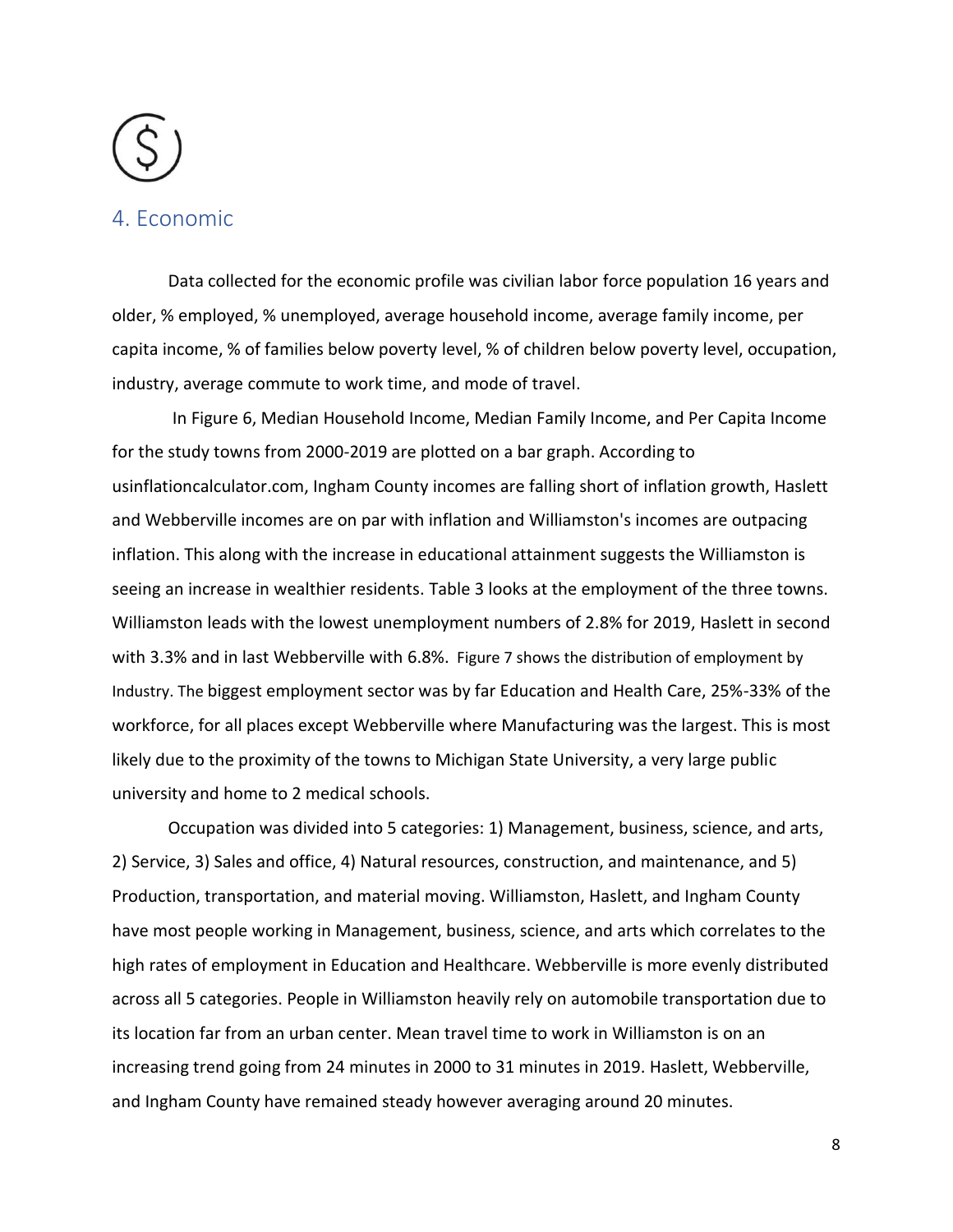Webberville's average commute time dropped in 2019, possibly due to decreased population and increased unemployment. For 2019 about 86% of workers from all 3 towns mostly drive alone by automobile, truck, or van to work. About 11.5% carpool and the remaining 2.5% either take public transport or some other means of transportation such as walking, biking.

![](_page_8_Figure_1.jpeg)

**Figure 6**: Median Household Income, Median Family Income, and Per Capita Income for the study towns over time

|                           | 2000  |       |                                                     | 2010  |        |                                 | 2019  |        |             |
|---------------------------|-------|-------|-----------------------------------------------------|-------|--------|---------------------------------|-------|--------|-------------|
|                           |       |       | Williamston Haslett Webberville Williamston Haslett |       |        | Webberville Williamston Haslett |       |        | Webberville |
| Civilian Labor Force      | 1.734 | 6.378 | 817                                                 | 2.154 | 11.272 | 727                             | 2.160 | 10.584 | 703         |
| % Employed                | 96.9% | 97.4% | 96.0%                                               | 97.4% | 94.3%  | 94.8%                           | 97.1% | 96.7%  | 93.2%       |
| <sup>1</sup> % Unemploved | 3.1%  | 2.6%  | 4.0%                                                | 2.6%  | 5.4%   | 5.2%                            | 2.8%  | 3.3%   | 6.8%        |

**Table 3**: Civilian labor force, % employed (employed/civilian labor force), and % unemployed (unemployed/civilian labor force), source: U.S. Census Bureau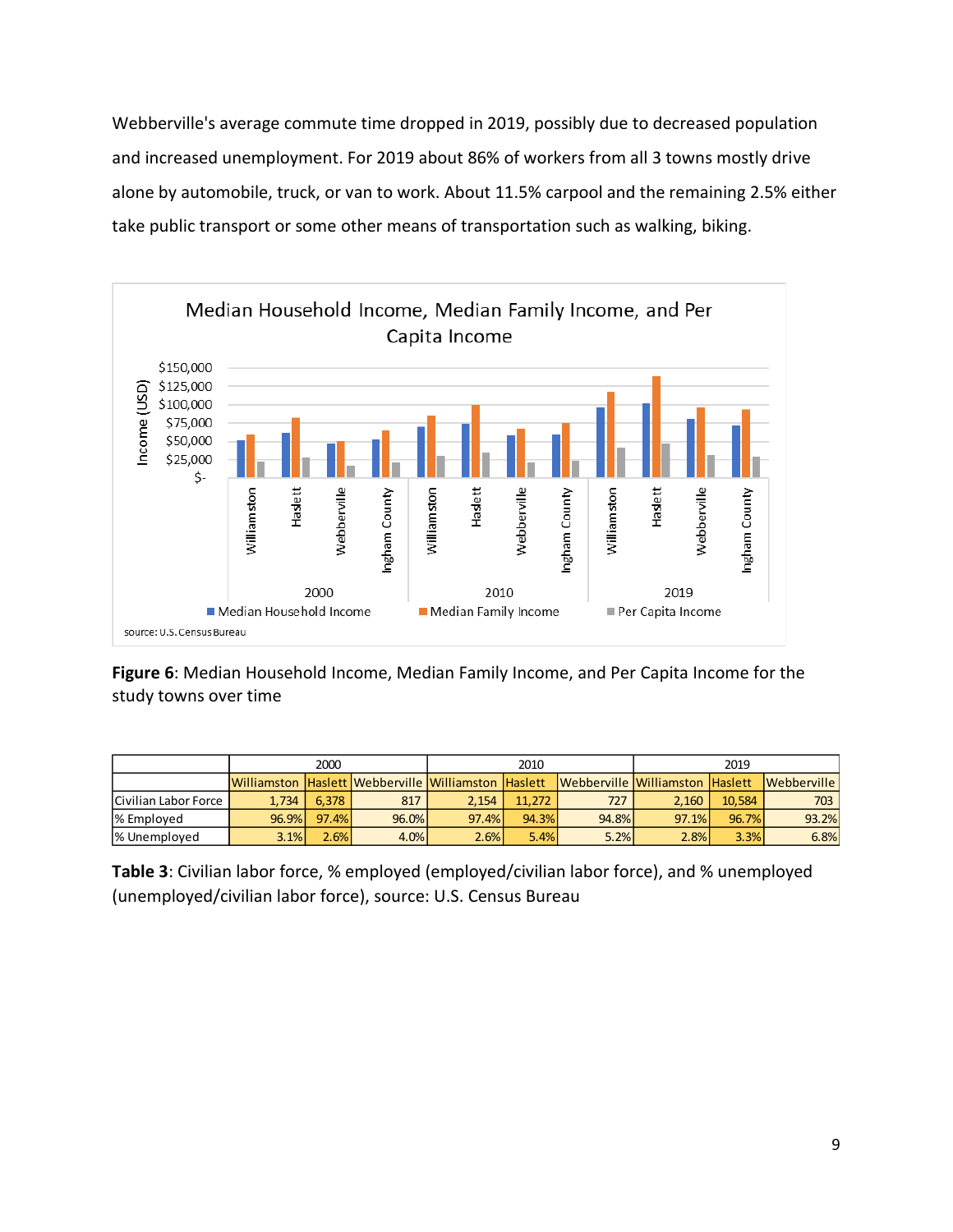![](_page_9_Figure_0.jpeg)

**Figure 7**: Employment by Industry for 2019

### <span id="page-9-0"></span>Conclusion

**Demographic:** The population of Williamston is on the rise climbing over 12% in the last three decades. Haslett has seen the biggest population boom in the last 30 years of any city in Ingham County. This sudden growth could be related to Urban sprawl or suburban sprawl originating from the Lansing to East Lansing area. Haslett is seen as a very desirable place to live with a combination of strong education, thriving athletics programs and many other attractions not seen in the Lansing area. Taking all this into account it makes sense why many families would take the opportunity to move farther out of the city to a place like Haslett.

**Housing:** Williamston housing has expanded greatly since 2000 with many more structures being built compared to the reference cities. With an increase in new housing an increase of vacant housing has also occurred. Housing prices rose about \$16,000 over the last 30 years due to the increasing population and the higher demand for housing. Rent prices went up with inflation. Rent prices went down in Webberville significantly, it is safe to say this is due to the population decrease in the area. With new housing being built every year Williamston seems to be excelling in this category.

**Education:** Williamston has an exceptional education program. With the lowest dropout rates and high salaries for teachers it makes sense. Haslett is a close second to Williamston and could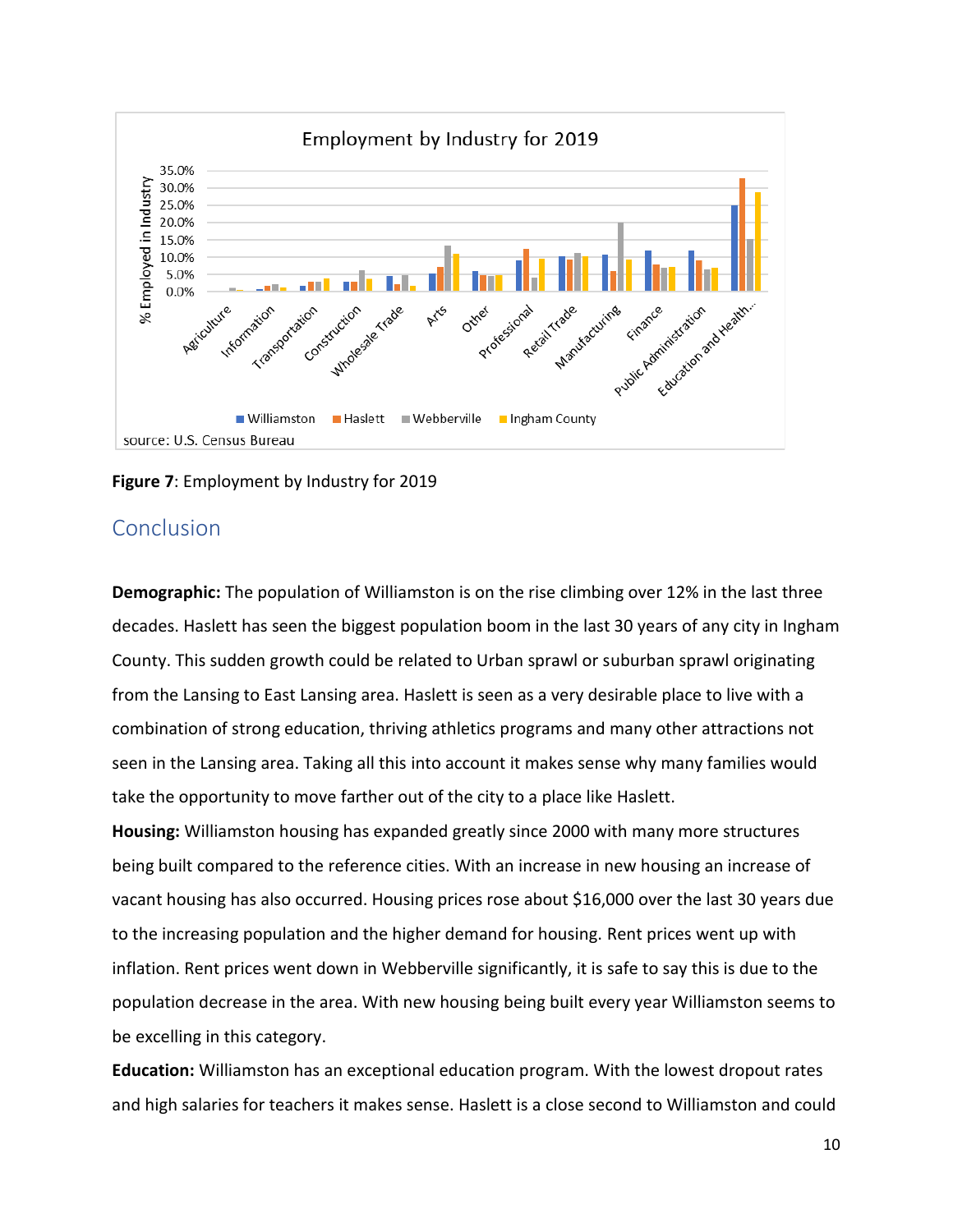pass Williamston in lowest dropout rate. Williamston has also seen a rise in higher level education over the last three decades. With an increase in bachelor's degrees of 20% since 2000 people in Williamston are getting educated at a college level more than ever. **Economic:** Williamston is improving economically compared to the reference cities. Williamston has outpaced inflation over the last three decades. This could be due to residents getting higher level jobs or an overall increase of wealthier individuals moving to the area. Unemployment decreased slightly in Williamston while in the reference cities unemployment has risen. Many residents of Williamston work in education or health due to its proximity to MSU and the two hospitals in the area. Overall Williamston has thrived in the last 30 years. Now with a pandemic hitting Michigan it will be interesting to see which direction Williamston will go.

### <span id="page-10-0"></span>References

U.S. Census Bureau. (2019). *2019: ACS 5-Year Estimates*. https://data.census.gov/.

U.S. Census Bureau. (2010). *2010: ACS 5-Year Estimates*. https://data.census.gov/.

U.S. Census Bureau. (2010). *2010 Census*. https://data.census.gov/.

U.S. Census Bureau. (2000). *2000 Census*. https://data.census.gov/.

SocialExplorer.com. https://www.socialexplorer.com.

MI School Data. (2021). *Dropout Rate*. https://www.mischooldata.org/graddropout-rate/

Michigan Department of Education. (2021). *Average Teacher Salaries and Pupil Teacher Ratio*. https://www.michigan.gov/mde/0,4615,7-140-6605-21514--,00.html

<span id="page-10-1"></span>https://www.usinflationcalculator.com/

### Appendix

Links to the raw census data used in this SEP report

### 2000

Demographic <https://www.socialexplorer.com/tables/C2000/R12743453> Housing <https://www.socialexplorer.com/tables/C2000/R12743740> Education<https://www.socialexplorer.com/tables/C2000/R12748848> Economic <https://www.socialexplorer.com/tables/C2000/R12751239>